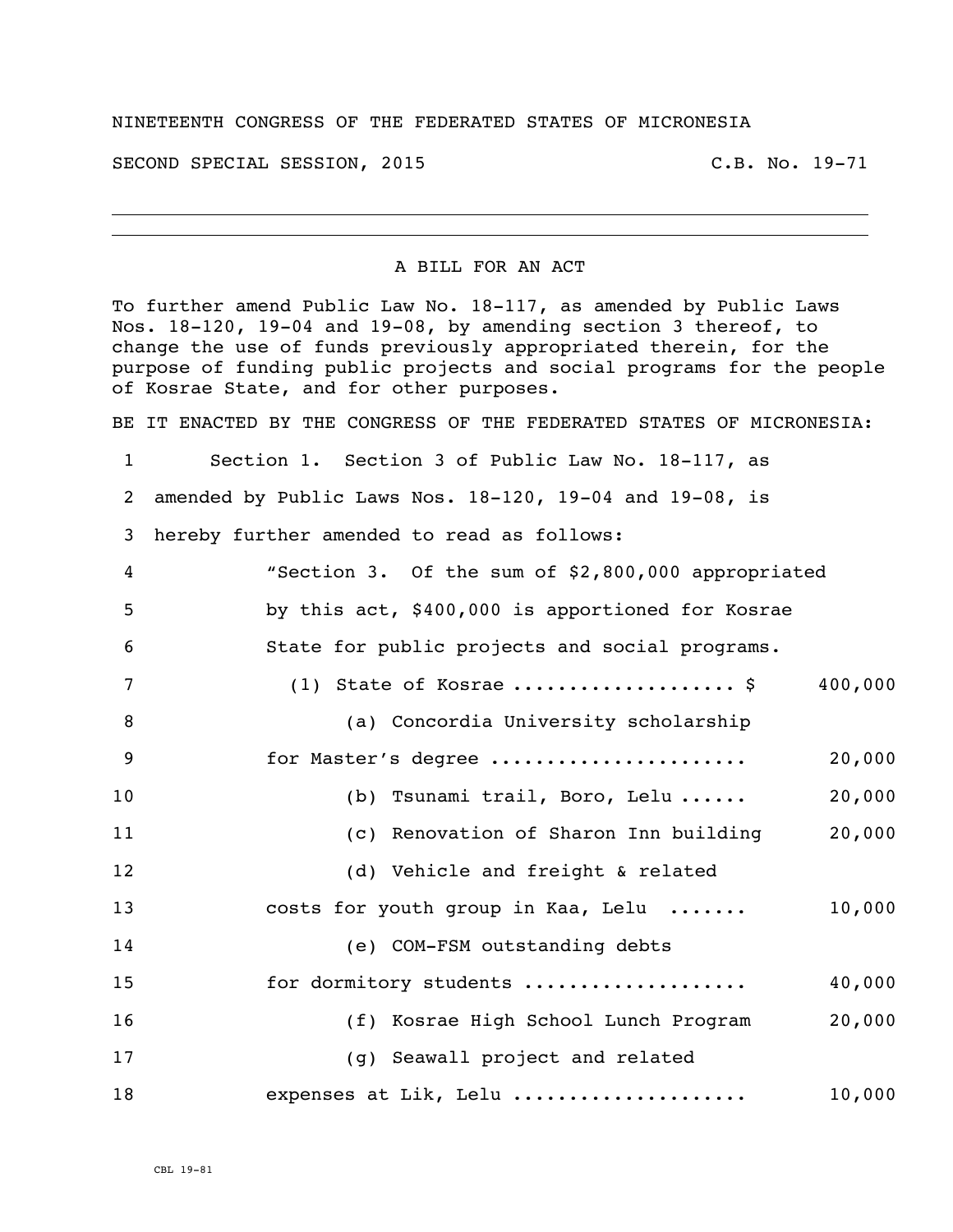C.B. No. 19-71

| $\mathbf{1}$   | (h) Contractual services for                     |
|----------------|--------------------------------------------------|
| $\overline{c}$ | security guards  \$<br>10,000                    |
| 3              | 10,000<br>(i) Office of the Lt. Governor subsidy |
| 4              | (j) Fishing project (outboard motors,            |
| 5              | boats, fishing gears)<br>20,000                  |
| 6              | 10,000<br>(k) Lelu Town government subsidy       |
| 7              | (1) Tuition costs for Kosraean                   |
| 8              | 10,000<br>students at Xavier High School         |
| 9              | 10,000<br>(m) Tsunami trail, Fwinkol, Utwe       |
| 10             | (n) Kosrae Housing Program                       |
| 11             | (Escrow Account)<br>$-0-$                        |
| 12             | (o) Water extension and farm road<br>20,000      |
| 13             | (p) Sialat farm road improvement<br>20,000       |
| 14             | Utwa access road & fencing<br>10,000<br>(q)      |
| 15             | $(r)$ Channel clearing<br>10,000                 |
| 16             | 10,000<br>(s) Public Work fuel subsidy           |
| 17             | (t) Vehicles purchase for MLSC and               |
| 18             | FSM Election Commission - Kosrae State<br>$-0-$  |
| 19             | (u) Walung sea wall improvement<br>40,000        |
| 20             | (v) Kosrae - Pohnpei fast pitch                  |
| 21             | softball team (travel needs, accommodations      |
| 22             | and meals)<br>5,000                              |
| 23             | (w) Purchase of sports gear & equipment<br>5,000 |
| 24             | (x) Inauguration 2015 travel and                 |
| 25             | related cost<br>10,000                           |